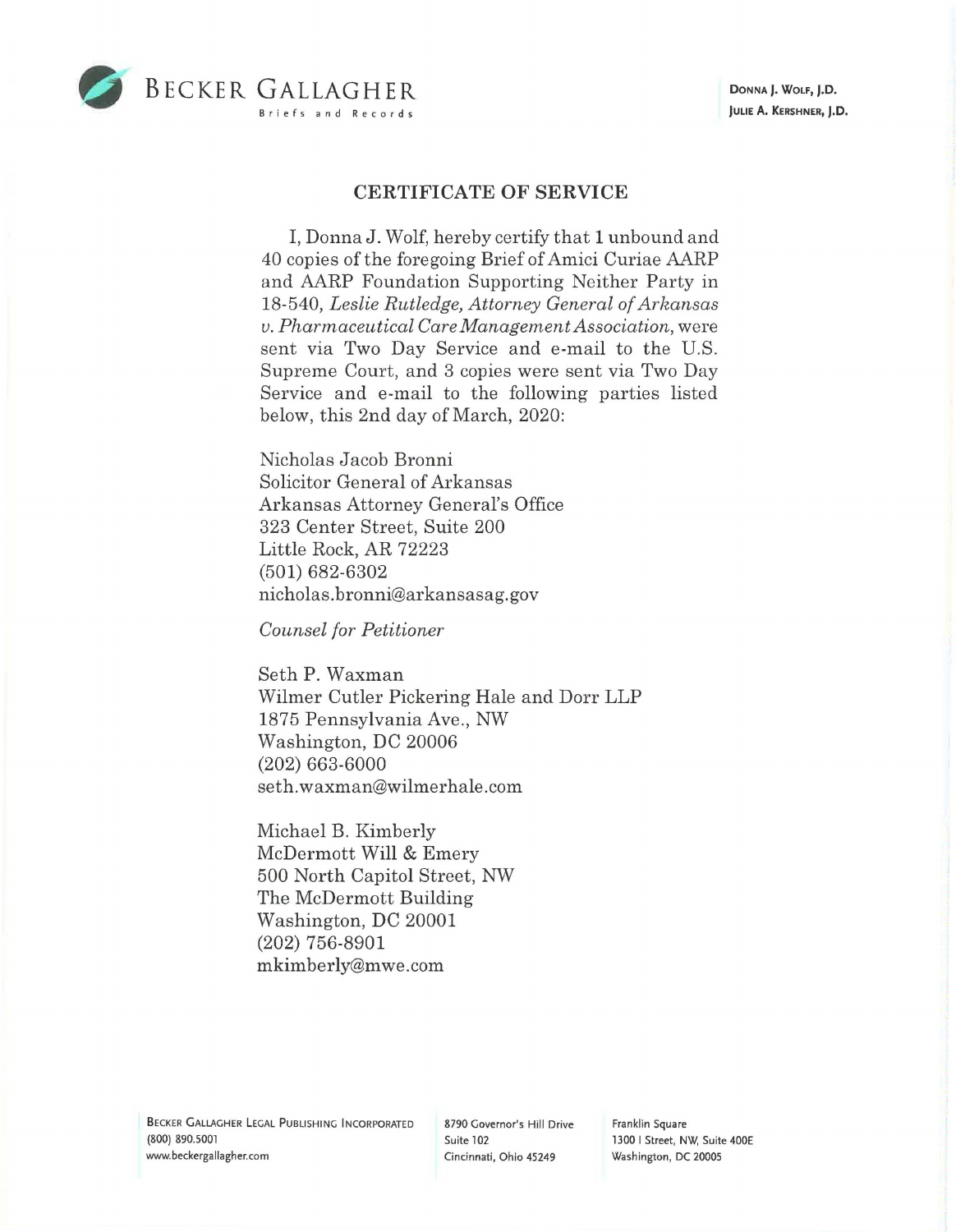Dean Richlin Foley Hoag LLP 155 Seaport Blvd. Boston, MA 02210 (617) 832-1140 drichlin@foley hoag .com

*Counsel for Respondent* 

Dara S. Smith\* Barbara A. Jones William Alvarado Rivera *\*Counsel of Record*  AARP Foundation 601 E Street, NW Washington, DC 20049 (202) 434-6280 dsmith@aarp.org

*Counsel for Amici Curiae*